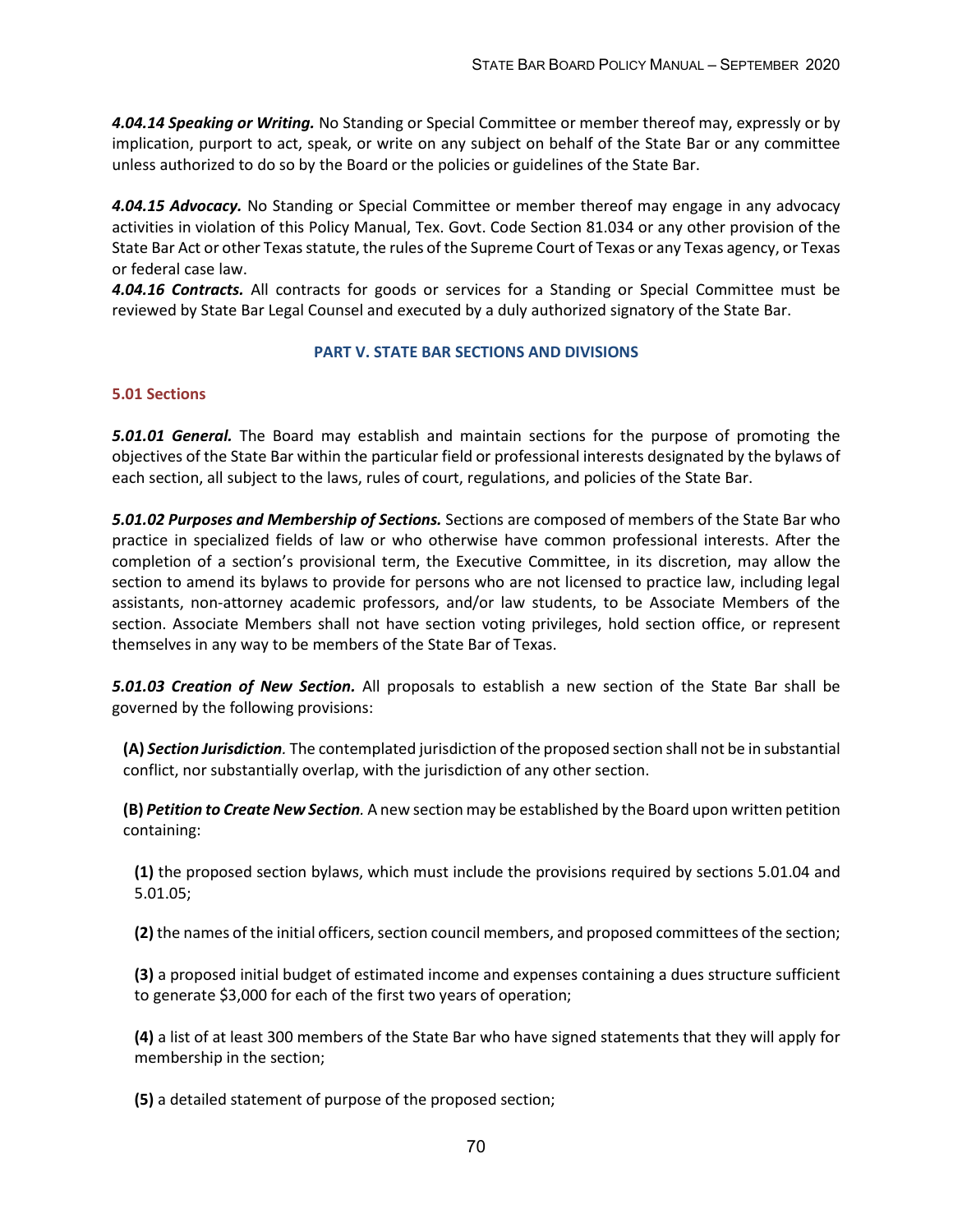**(6)** a description of the contemplated jurisdiction of the section and a statement that such jurisdiction is not in substantial conflict with, nor does it substantially overlap with, the jurisdiction of any other section;

**(7)** a brief summary of the purpose of the section suitable for publication in the *Texas Bar Journal* or another publication of general circulation;

**(8)** a statement that the section shall not act as a political or social advocacy group and shall comply with all State Bar policies, the State Bar Act, and other applicable federal and state law, including *Keller v. State Bar of California,* 496 U.S. 1 (1990).

**(C)** *Process.*

**(1)** The petition and any materials the sponsors of the petition believe to be relevant to the consideration of the merits of establishing a new section are to be submitted to the Section Representatives to the Board Committee for review.

**(2)** The Section Representatives to the Board Committee may request additional materials and/or presentations from those in favor of and/or those opposed to the creation of the new section.

**(3)** After determining that the petition complies with this section 5.01.03, the Section Representatives to the Board Committee shall circulate copies of the petition and the supporting materials provided by the sponsors for the new section to each member of the Council of Chairs. The Section Representatives to the Board Committee may require that one or more representatives of the proposed new section present the merits of the petition at the next Council of Chairs meeting for open discussion.

**(4)** After consideration of the petition, the Section Representatives to the Board Committee shall submit its recommendations regarding the proposed new section to the Board, with a copy to the sponsors of the proposed section. The Board may request additional information from the Section Representatives to the Board Committee, the sponsors of the proposed section, or others regarding the merits of the proposed section.

**(5)** When considering a petition to create a new section, the Section Representatives to the Board Committee and the Board shall consider such factors and circumstances they consider appropriate, including whether:

**(a)** the proposed section meets the requirements set forth in this Policy Manual;

**(b)** the proposed section and its purposes are consistent with the purposes, express or implied, of the State Bar as provided in the State Bar Act; and

**(c)** adequate notice and opportunity has been afforded for presentation of supporting and opposing opinions and views regarding the creation of the new section.

**(6)** The approval of the formation of a new section, subject to the provision status period in section 5.01.03(D), requires a majority vote of the Board.

# **(D)** *Provisional Status.*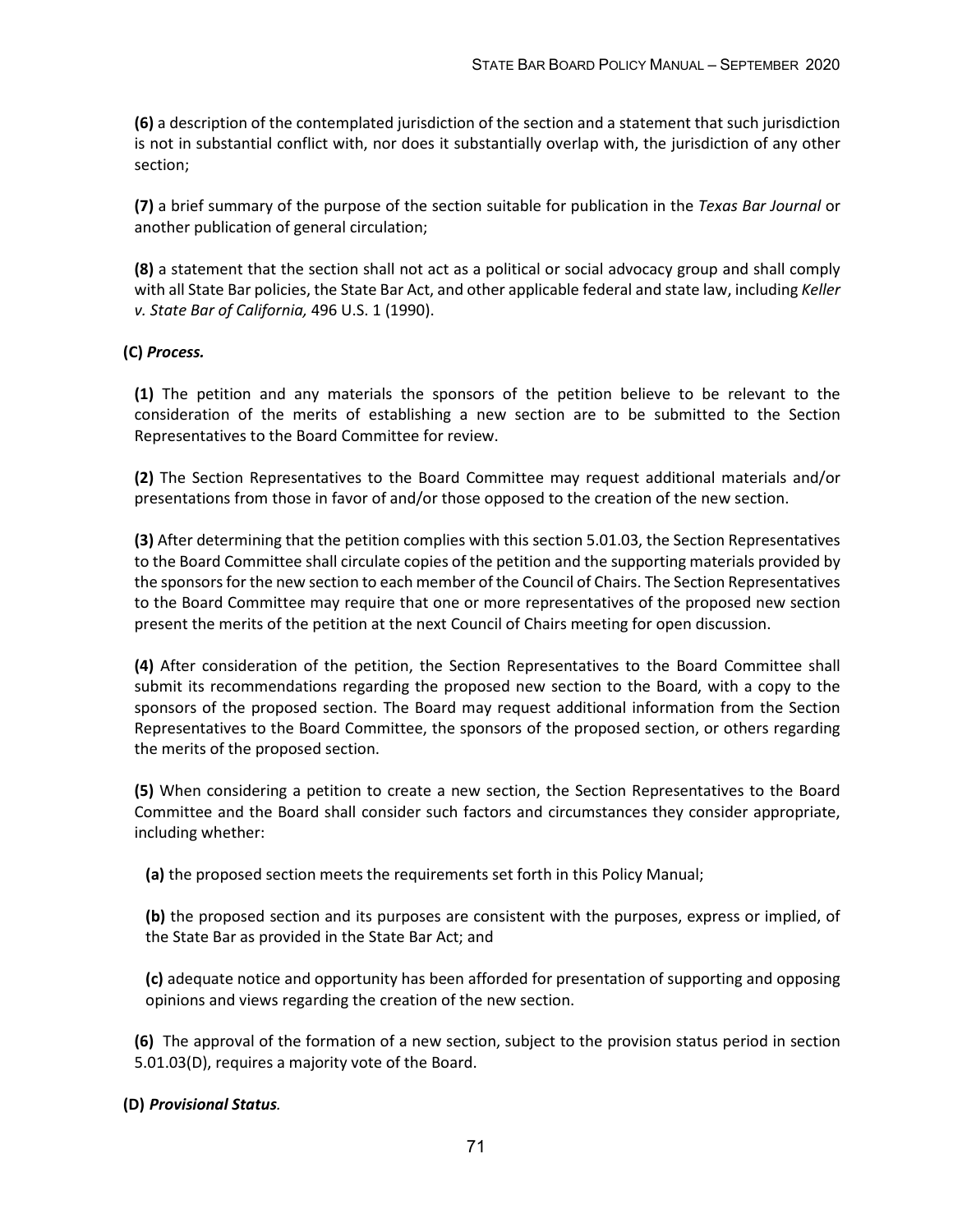**(1)** If approved by the Board, a new section shall have provisional status for a period of three years. Provisional sections shall comply with all requirements and restrictions imposed on existing sections. During this three-year period, the Section Representatives to the Board Committee and the Council of Chairs leadership shall monitor and may make recommendations to the provisional section to ensure compliance with the Policy Manual, the State Bar Act, the State Bar Rules, applicable state and federal law, and any applicable action taken by the Board.

**(2)** At the end of the three-year period, the Section Representatives to the Board Committee and the Council of Chairs leadership shall recommend to the Board whether to remove the provisional status of the new section, extend the provisional status and continue monitoring, merge the provisional section into another section, or dissolve the provisional section. The Board's action on the recommendations of the Board Committee requires a majority vote of the Board.

### *5.01.04 Requirements and Restrictions*

#### **(A)** *Bylaws*

**(1)** Section bylaws must remain in compliance with the State Bar Act, the State Bar Rules, this Policy Manual, state and federal law, and any other applicable action of the Board. Each section must strictly follow the procedures and provisions of its bylaws.

**(2)** Section bylaws must include:

**(a)** a statement of the section's mission and purpose(s);

**(b)** a provision prohibiting the section, its council, or its members from speaking, writing, or acting on behalf of the State Bar without prior approval in accordance with the Board policies and procedures;

**(c)** a provision requiring the section comply with State Bar financial policies and procedures and supply information to the State Bar sufficient to participate in the State Bar's annual audit(s);

**(d)** a provision that no revisions of the section's bylaws shall be effective unless and until the revisions are approved by the Board;

**(e)** provisions restating the restrictions set forth in section 5.01.04; and

**(f)** provisions restating the requirements set forth in section 5.01.05.

#### **(B)** *Public Statements and Advocacy*

**(1)** *Representation of the State Bar***.** No section, section member, or section council shall represent the State Bar before any legislative body, any administrative agency, in any court, or before any other tribunal unless expressly authorized to do so by the Board in accordance with Board policies and procedures.

**(2)** *Speaking or Writing.* No section, section member, or section council shall at any time, expressly or impliedly, act, speak, or write on any subject on behalf of the State Bar unless expressly authorized to do so by the Board in accordance with Board policies and procedures.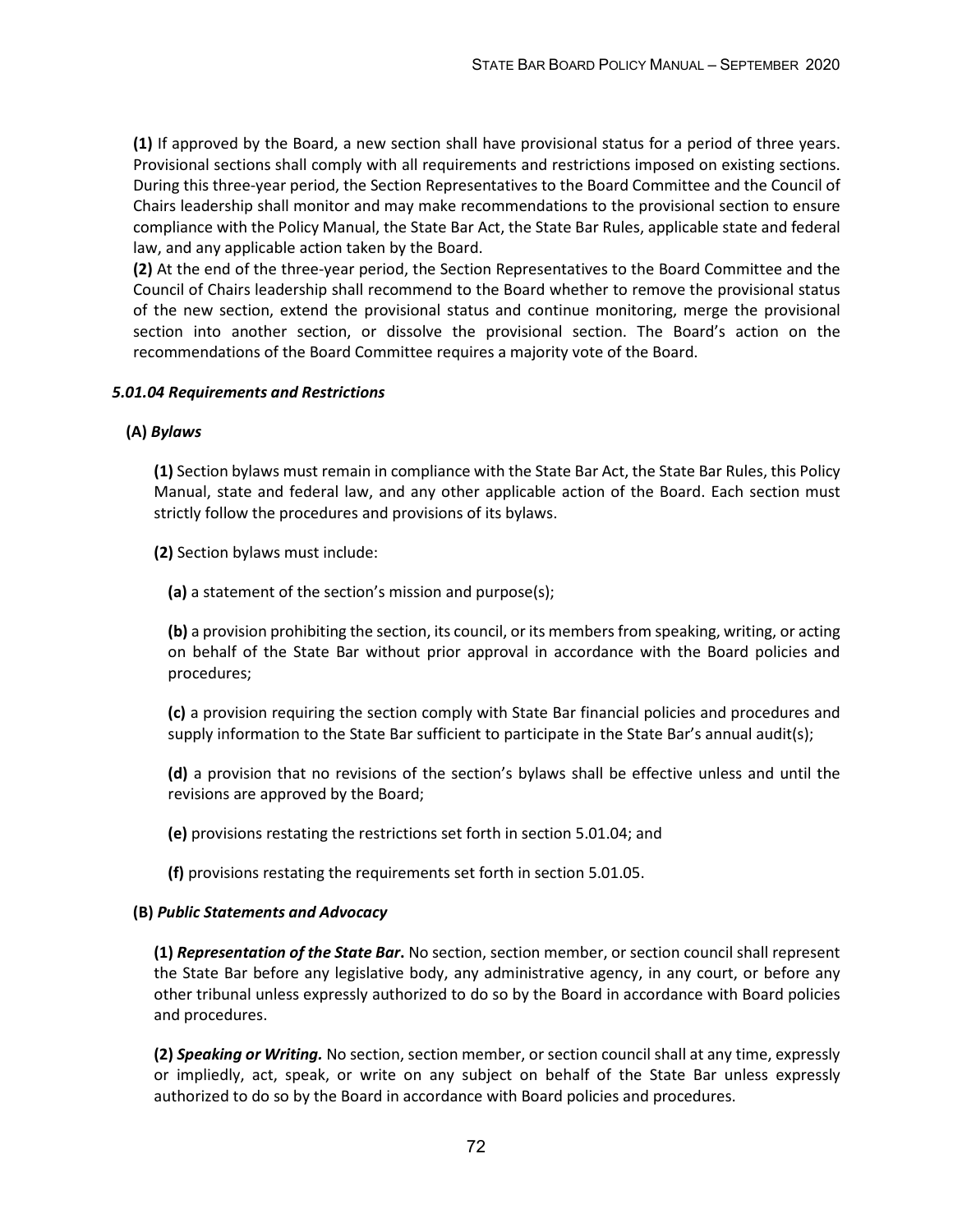**(3)** *State Bar Seal and Letterhead.* No section, section member, or section council shall at any time use the State Bar seal or letterhead for any purpose other than for the section's official, properly authorized business.

**(4)** *Legislative Policy.* Pursuant to Part VIII of this Policy Manual, sections may compile and submit suggestions to the Board's Legislative Policy Subcommittee regarding legislation prior to the beginning of each regular session of the Legislature, and, if warranted, during a session. The section. section council, and section members acting in the name of a section may not act as a political or social advocacy group and shall comply with all State Bar policies, the State Bar Act, and other applicable federal and state law, including *Keller v. State Bar of California,* 496 U.S. 1 (1990).

**(C)** *Confidentiality of Member Information.* All information concerning any section member that is deemed confidential by state or federal law, including Tex. Govt. Code Ch. 552 and Tex. Occ. Code Ch. 59, including email addresses, may be used only for official section business and shall not be disclosed to the public. Sections must protect the confidentiality of such information.

**(D)** *Contracts.* Contracts for goods or services must be reviewed by State Bar Legal Counsel and executed by a duly authorized signatory of the State Bar. When possible, sections should obtain three bids/quotes for material expenditures on goods or services to obtain the best pricing for purchases.

# **(E)** *Meetings.*

**(1)** *Organizational Meeting.* Each section shall conduct an organizational meeting of the full council prior to October 1 of each State Bar Fiscal Year.

**(2)** *Annual Membership Meeting.* Subject to any government restrictions or the policies or directives of the State Bar or Board, each section shall hold at least one, in-person annual membership meeting at a time determined by its council and at a place within Texas or by any virtual method that allows for membership interaction. Notice of such annual meeting shall be provided to each member of the section no later than 30 days prior to the annual meeting. At each annual meeting of a section, the section leadership shall:

**(a)** deliver a report to the section membership regarding the section's activities over the preceding year;

**(b)** deliver a financial report on the section's income and expenditures in detail along with a report on any audit covering the section's finances; and

**(c)** conduct an election for officers and council members for terms certain. The section shall notify the Executive Director or its designee of the election results or its presumptive council slate no later than August 15 of each fiscal year.

**(3)** *Notice.* Each section shall give notice of all council and membership meetings to the President, President-elect, Executive Director, or their designated representative(s), and the section's Board Advisors.

**(F)** *Publications and Website.* Each section shall communicate regularly with its membership through its website, electronic newsletters, email, and journals.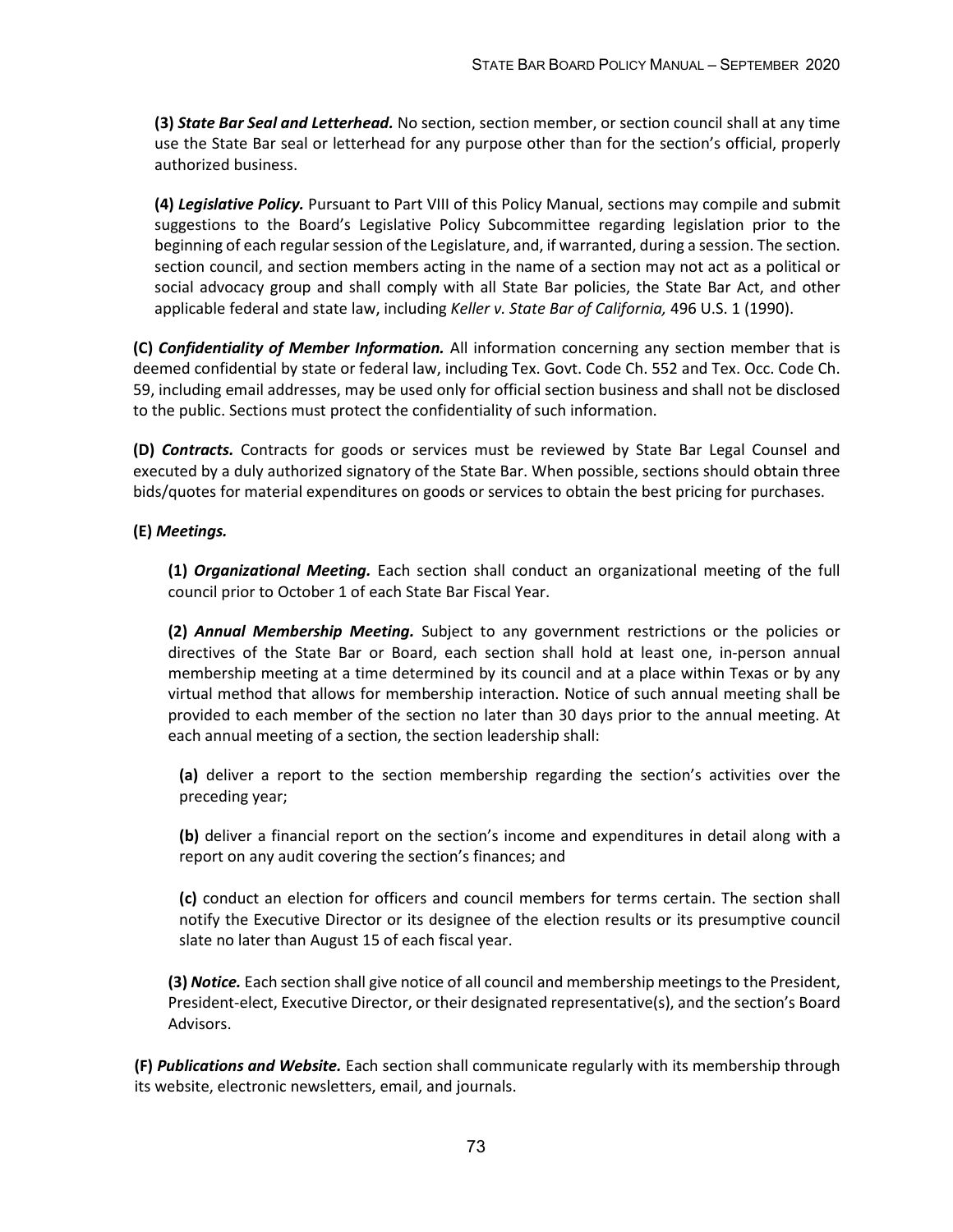**(1)** *Websites.* Each section shall publish and keep current a section website posting a list of its current officers and council with non-confidential contact information, its current bylaws, a calendar of upcoming section events and meetings, and other announcements and educational material of benefit to its members.

**(2)** *Newsletters.* Each section shall publish at least two newsletters each Fiscal Year. A copy of all newsletters shall be provided to the President, President-elect, Executive Director, the State Bar Archives Department, and the State Bar Sections Department.

**(3)** *Texas Bar Journal.* Each section shall be allocated, at no cost, a one-fourth page advertising space in the *Texas Bar Journal* each State Bar Fiscal Year.

**(4)** *Section Annual Reports.* By April 1 of each year, the chair of each section shall submit to the Executive Director an annual report for publication in the *Texas Bar Journal.* A section's annual report should contain a brief overview of the projects and accomplishments of the section over the course of the Fiscal Year.

# *5.01.05 Finances*

*(A) Sound Fiscal Fiduciary Management.* Sections shall practice sound fiscal fiduciary management, which requires operating in a fiscally-sound manner by establishing and abiding by financial policies that contain appropriate accounting processes and adequate internal controls over section finances. Each section shall manage its finances in a manner that ensures the integrity of the funds entrusted by its members and allows for the inclusion of section activities in the State Bar's audit process.

*(B) Financial Policies and Procedures.* Each section shall maintain and provide to the State Bar Accounting Department written copies of financial policies and procedures that contain required accounting processes and adequate internal controls over the section's finances to ensure the integrity of the funds entrusted by its members and allow for the inclusion of section activities in the State Bar's audit process. The section's council must:

**(1)** amend the financial policies and procedures if those policies and procedures change; and

**(2)** each year, affirm to the State Bar Accounting department that the financial policies and procedures on file are current and accurate when submitting the section's budget.

*(C) Audits*. Sections shall participate in the State Bar of Texas annual financial audit or other internal audits as approved by the Board Audit and Finance Committee and shall supply timely and complete responses to any inquiries or requests during an audit.

**(D)** *Section Dues and Other Fees.* Each section is authorized to collect membership dues and other funds from its activities and, subject to the other provisions of this Policy Manual, applicable law, rules, and regulations, is authorized to determine how its funds are invested and expended. Any revision in section dues must be submitted to the Board for consideration and action prior to implementation.

**(E)** *Budget.* Each section shall provide a detailed budget to the State Bar Accounting Department on or before July 15 of each Fiscal Year. The section budget must include all anticipated revenues and expenditures for the upcoming fiscal year.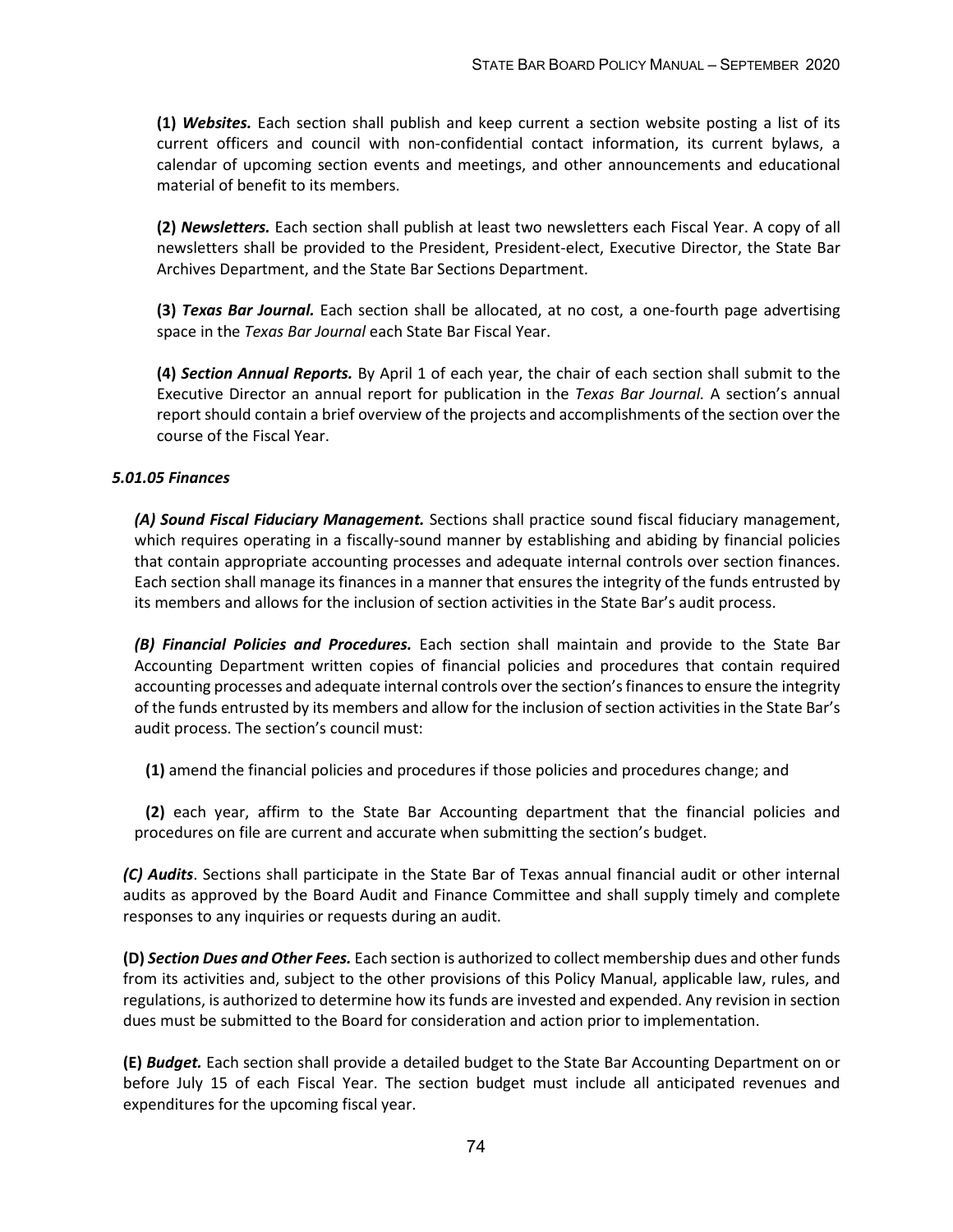**(F**) *Depositories and Investments.* Section funds must be invested consistent with State Bar investment policy as set forth in Section 3.05 of this Policy Manual. Each section shall deposit its funds into either a branch of the State Bar banking depository, or an alternative banking depository meeting the requirements of the investment policy as set forth in Section 3.05 of this Policy Manual.

**(G)** *Books, Records, and Reports.* On a monthly basis, each section shall provide the State Bar Accounting Department with:

**(1)** copies of all investment statements and bank statements that include copies of cleared checks;

**(2)** a back reconciliation for each account;

**(3)** a detailed general ledger of recorded transactions; and

**(4)** financial statements, if independently prepared, as soon as possible but no later than 30 days after receipt.

Sections shall retain all financial records and reports necessary to sufficiently demonstrate the implementation of its policies and internal controls and shall make these records available to the State Bar if requested.

**(H)** *Sales Tax.* To the extent required by law, each section shall collect sales tax on goods that it sells. No later than the last business day of each month, any section that sells goods shall remit to the State Bar all sales tax collected during the immediately preceding month, along with a report listing the price, quantity, and description of the goods sold in such detail as the State Bar Accounting Department reasonably may require to ensure compliance with applicable law, rules, and regulations.

**(I)** *State Bar Assistance to Sections***.** Any section may elect to have the State Bar Accounting Department manage section funds, including depositing dues and other funds, managing operating expenses, issuing checks, and preparing financial reports and budgets. The State Bar will provide assistance to sections under this subsection at no charge to sections, except that expenses incurred in providing financial information in a format other than an electronic format prescribed by the State Bar Accounting Department shall be borne by the section. For each section supplying the required monthly financial information of the section, the accounting department of the State Bar shall prepare and provide to the treasurer of the section, a monthly and year-to-date section financial report and a monthly cash and investment account reconciliation.

*5.01.06 Orientation.* The Executive Director or designee shall conduct a mandatory orientation session for incoming section chairs and treasurers. The curriculum shall include written materials on State Bar policies, the State Bar Act, fiduciary management, public and legislative positions, and restrictions imposed by *Keller v. State Bar of California*, 496 U.S. 1 (1990) and its progeny. A handbook of guidelines and resources shall be provided for use by the sections.

*5.06.07 Participation in Council of Chairs.* The chair of each section is a member of the State Bar Council of Chairs Committee, and must attend the section orientation and each meeting of the Council of Chairs. If, for any reason, a section chair is unable to attend a meeting of the Council of Chairs, the section chair shall designate a representative from the section's council to attend such meeting.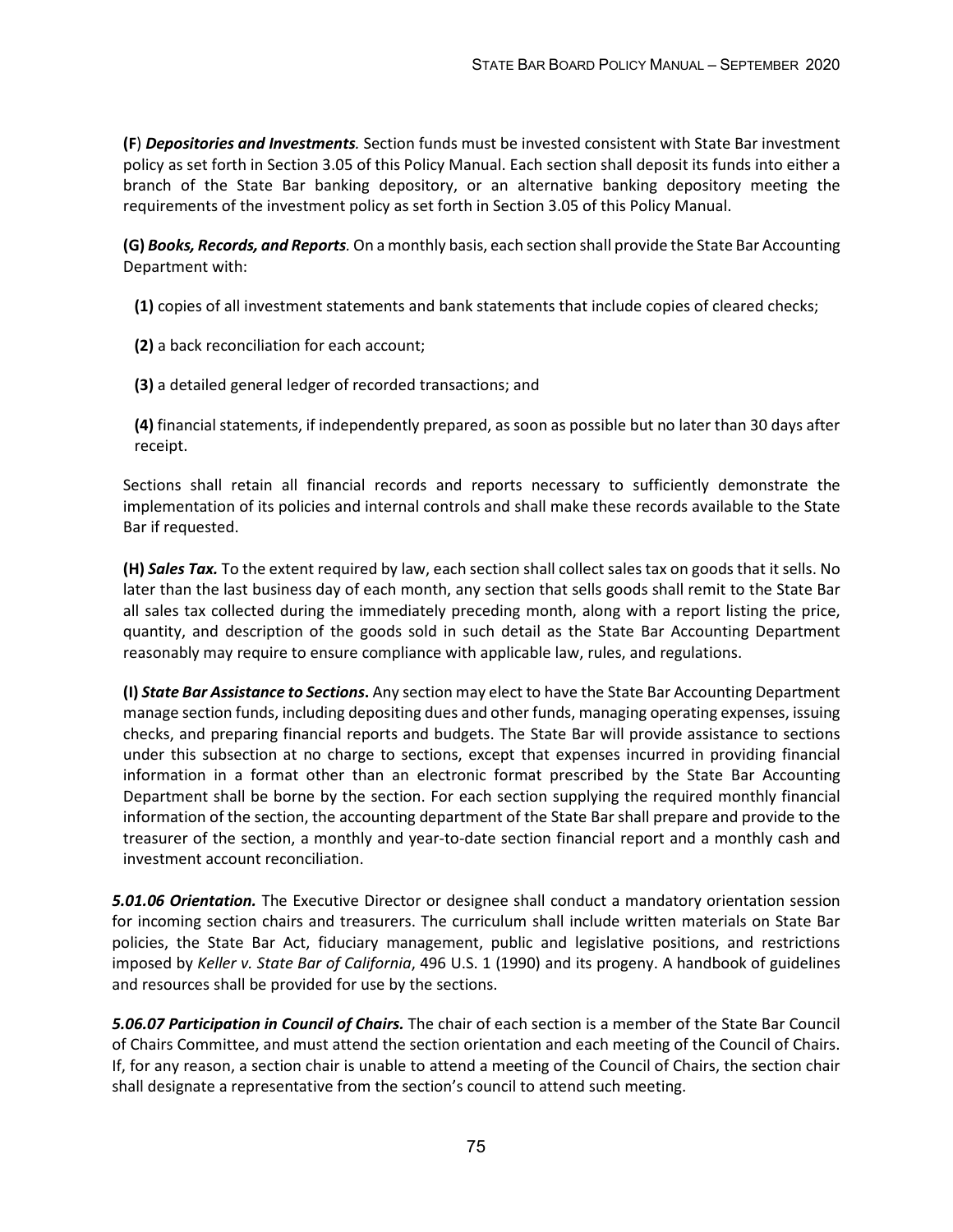*5.01.08 Section Name Change.* All section name changes are subject to Board approval. The Board may approve a section name change, provided the new name does not substantially conflict with the name of any other existing section, nor indicate an expansion of the section's purview that would conflict with or significantly overlap the purview of any other existing section. The following procedure shall be followed concerning a proposed change of a section's name:

**(A)** The name change must be approved by the section's membership in accordance with the section's bylaws.

**(B)** The section must present the proposed name change to the Council of Chairs for its consideration, comments, and recommendation.

**(C)** The section must then present the proposed name change in writing to the Section Representatives to the Board Committee for its consideration and recommendation. The written presentation must include:

**(1)** a statement that the proposed name change was approved by the section membership in accordance with the section's bylaws;

**(2)** an explanation of the reason for the name change; and

**(3)** a statement that the proposed name change was considered by the Council of Chairs, including a summary of the comments by any member(s) of the Council of Chairs and the recommendation of the Council of Chairs supporting or opposing the name change.

**(D)** The Section Representatives to the Board Committee may request other information from the section in support of its proposal, and may request comment from any other persons concerning the proposal.

**(E)** The Section Representatives to the Board Committee shall then report to the Board about the section's proposal and its recommendation supporting or opposing the name change. In its report, the Section Representatives to the Board Committee must inform the Board of the recommendation of the Council of Chairs concerning the proposed name change.

### *5.01.09 Review*

**(A)** The Board or the Section Representatives to the Board Committee and Chair of the Council of Chairs may, from time to time, review any aspect of a section's operations including its bylaws, compliance with the State Bar governing documents, and this Policy Manual. The Section Representatives to the Board Committee and the Council of Chairs leadership shall each appoint two of their members to conduct the review.

**(B)** The reviewers shall notify the section and the section's Board Advisors of the scope of the review and the anticipated start and end dates of the review process.

**(C)** During the review, the section leadership shall include the reviewers and the section's Board Advisors in all meeting notices, meeting minutes, and council communications, and shall provide the reviewers, upon request, with access to any section communications, materials, financial information,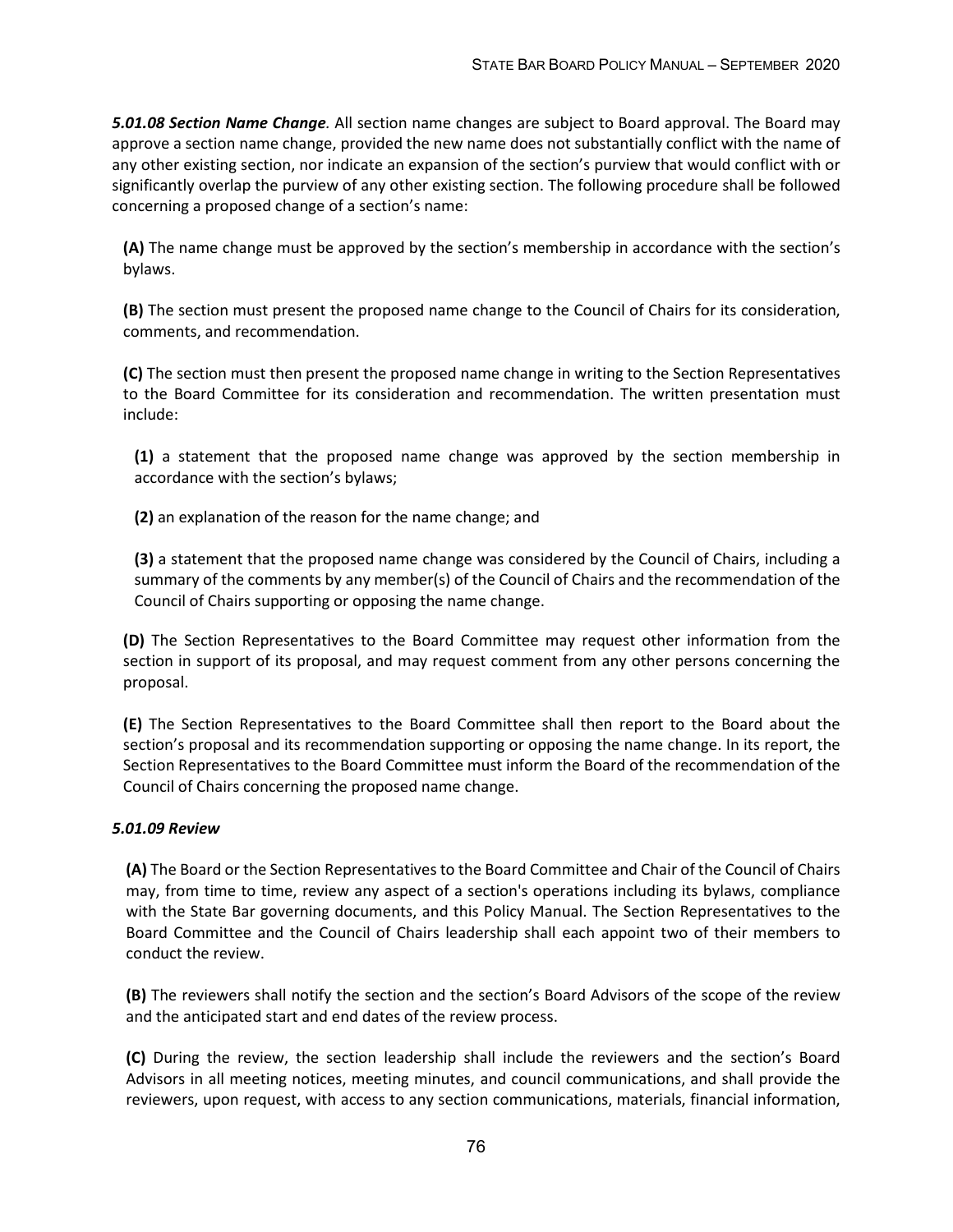or any other requested information.

**(D)** Throughout the review process, the reviewers may make recommendations to the section's council regarding possible improvements in services, processes, and any corrective actions needed to bring the section into compliance with the State Bar Act, the State Bar Rules, this Policy Manual, and/or the section's purposes and bylaws.

**(E)** Upon conclusion of the review process, the reviewers may:

**(1)** terminate the review without further action;

**(2)** continue the review; or

**(3)** present recommendation(s) to the Board for action, including but not limited to placing the section on provisional status for a stated period, merging the section into another existing section, or dissolving the section and removing the section from the State Bar dues statement.

**(F).** If the reviewers make a recommendation to the Board for action, they shall notify the section of that recommendation at least 14 days in advance of the next Board meeting.

*5.01.10 Merger.* If the Board determines it to be in the best interests of the State Bar, the Board may merge two or more sections upon a determination that the purposes and jurisdictions of the applicable sections substantially overlap and that more than one section in that area is unnecessary. The Board may also merge sections upon the request of the sections involved, provided that the membership of each of the sections has approved the merger in accordance with the sections' bylaws.

### *5.01.11 Dissolution.*

**(A)** The Board may dissolve a section for good cause, including but not limited to a finding by the Board, in its sole discretion, of:

**(1)** failure to comply with the section's bylaws and/or the section's mission or statement of purposes;

**(2)** failure to comply with any provision of the State Bar Act, the State Bar Rules, the Board Policy Manual, and/or other applicable state or federal law;

**(3)** failure to cooperate with a section review or comply with the recommendations resulting from a section review;

**(4)** a significant decline in membership over the course of three consecutive Fiscal Years;

**(5)** failure to provide services of value to members;

**(6)** failure to abide by the requirements and restrictions outlined in section 5.01.04;

**(7)** failure to practice sound fiduciary management, operate in a fiscally responsible manner, and/or manage funds and expenditures using sound accounting practices; and/or

**(8)** failure to follow the requirements and procedures in section 5.01.05 of this Policy Manual regarding